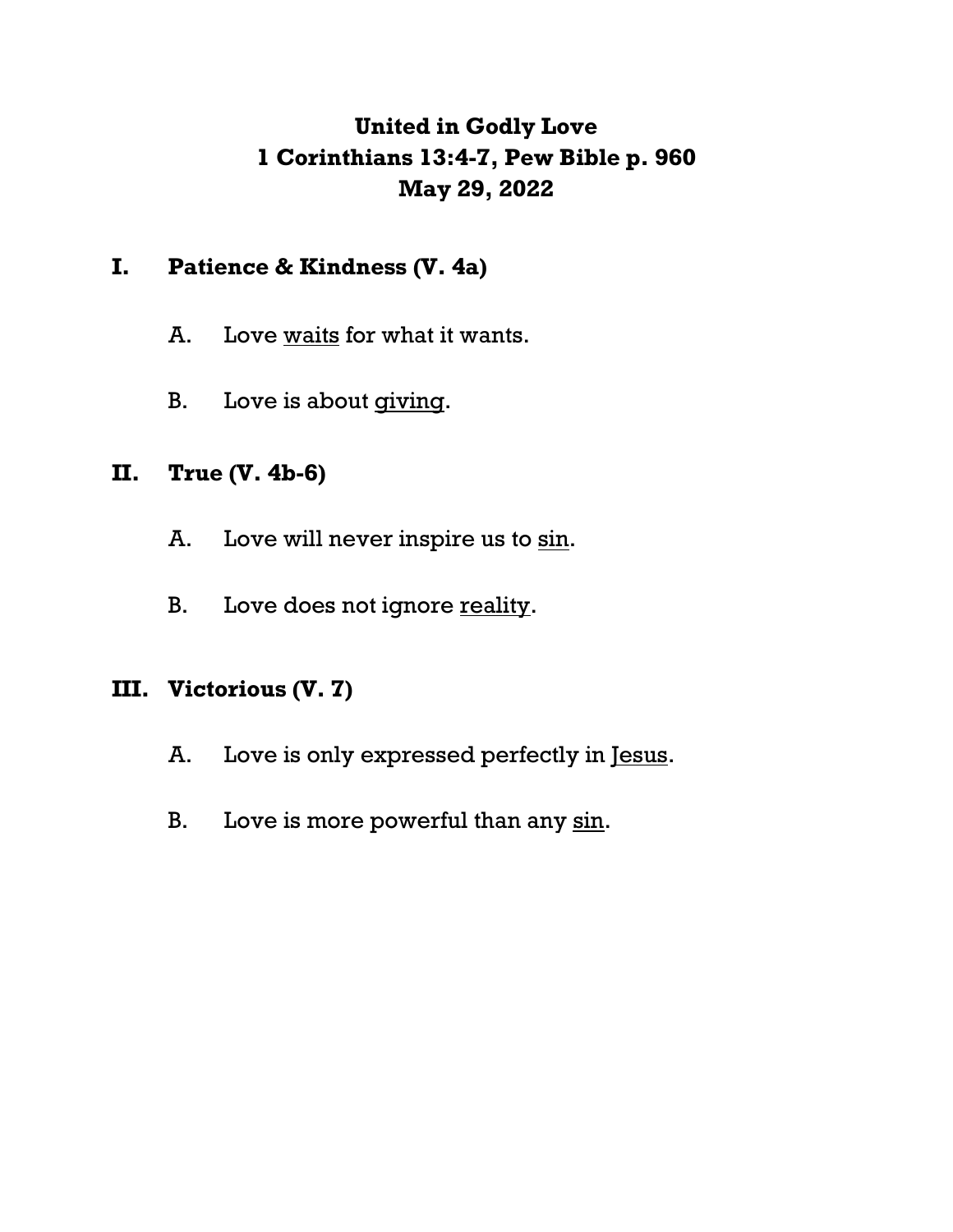### **Group Discussion Questions**

1. Read 1 Corinthians 13:4-7.

2. What are some common ways one's patience in a loving relationship is tested? What does a lack of patience reveal about one's love for others, according to verse 4?

3. Are people today tempted to sin in the name of love? Why? What do verses 4-7 say about that?

4. What does rejoicing in truth, in verse 6, have to say about the relationship between love and reality? Have you ever been in a relationship that forced you to ignore reality? Why?

5. Do things like "bears all things" and others from verse 7 set people up to be victims of abuse? Why? How do verses 4-6 qualify this description of love?

6. How have you personally seen godly love overcome terrible sin? What does that tell you about God's love?

7. Pray for our church, that our church members would continue to grow in their love for one another. Consider attending the Zoom Prayer Meeting every Sunday at 7 pm. Register at the church website at www.apollobaptist.org to be emailed the meeting link.

### **Church Bible Reading Plan**

Read James 1-5 – circle all phrases telling us to act on our faith

June Memory Verses: James 1:22-25